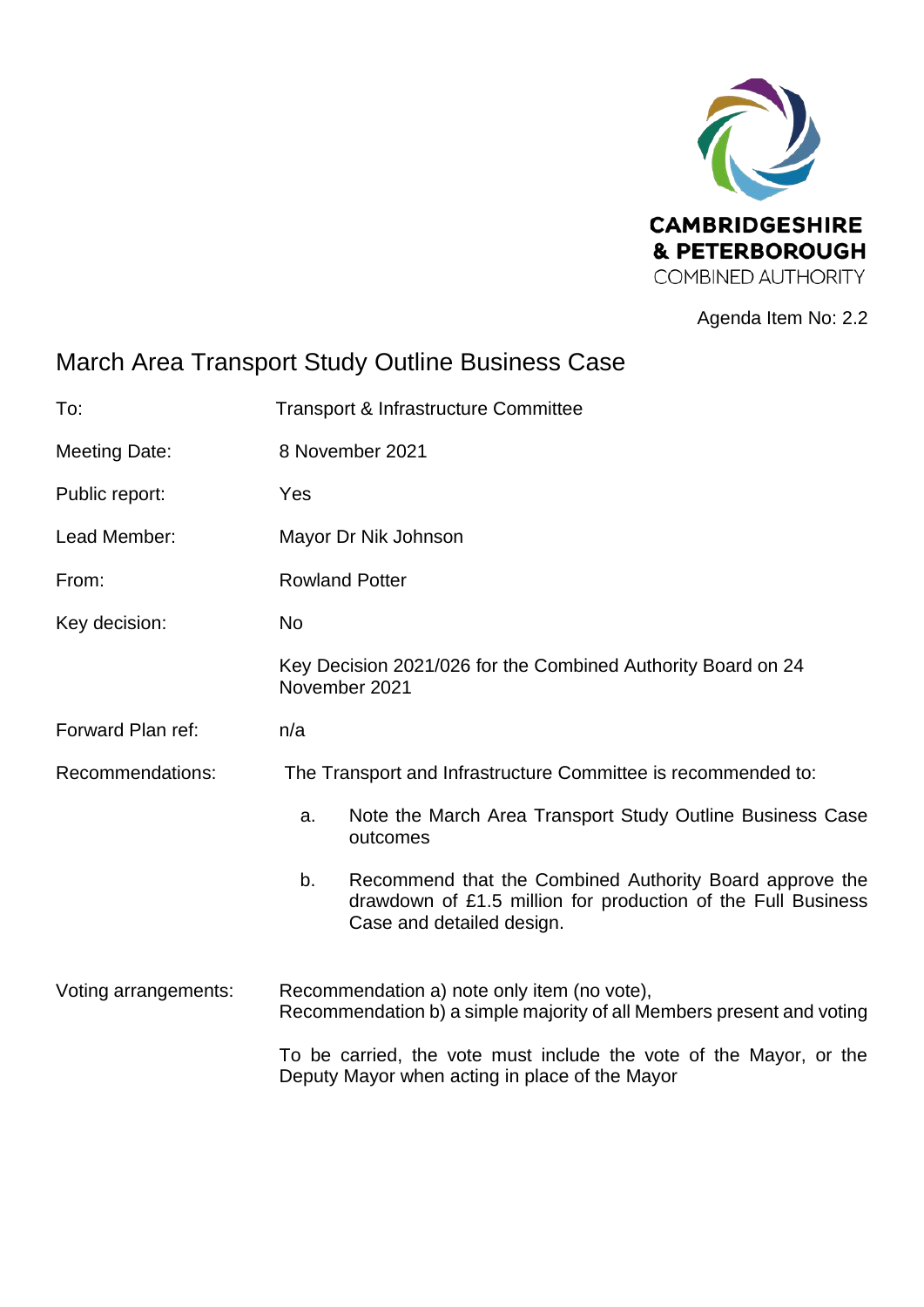### 1. Purpose

- 1.1. This report summarises the work on the March Area Transport Strategy (MATS) project to date and outlines the next stage for the project.
- 1.2. It requests £1.51 million for the next stage of the March Area Transport Study which includes Full Business Case and Detailed Design.

### 2. Background

- 2.1 The March Area Transport Strategy was first approved for inclusion in the Transport Programme at the March 2018 Combined Authority Board meeting and following the meeting Cambridgeshire County Council took forward the study to establish the issues and find solutions.
- 2.2 The vision of Fenland District Council is set out within the Local Plan (2014), which aims 'to maximise the potential of the area and deliver jobs, skills, improved housing and new infrastructure', making Fenland 'a better place to live, work and visit'. The Local Plan includes the delivery of 4,200 new homes in March as well 30 hectares of employment land to provide new jobs.
- 2.3 The 2011 March Area Transport Study provided the transport evidence base for the Local Plan and assessed the impact of traffic growth resulting from the Local Plan and proposed measures to improve the towns transport network under current and future traffic demand. The March Area Transport Study (MATS) builds upon this work and assesses potential improvement options to deliver this growth.
- 2.4 Cambridgeshire County Council has been funded by the Combined Authority to progress several transport interventions that address the project objectives and the issues raised.
- 2.5 The MATS study has been split into three parts. This includes:
	- Stage 0 Audit / Scoping
	- Stage 1 Option Testing
	- Stage 2 Preferred Scheme Design
- 2.6 There are a number of components and concluding reports at each stage defining different stages of the scheme development process. Figure 1 below shows how the different parts of the MATS fit together.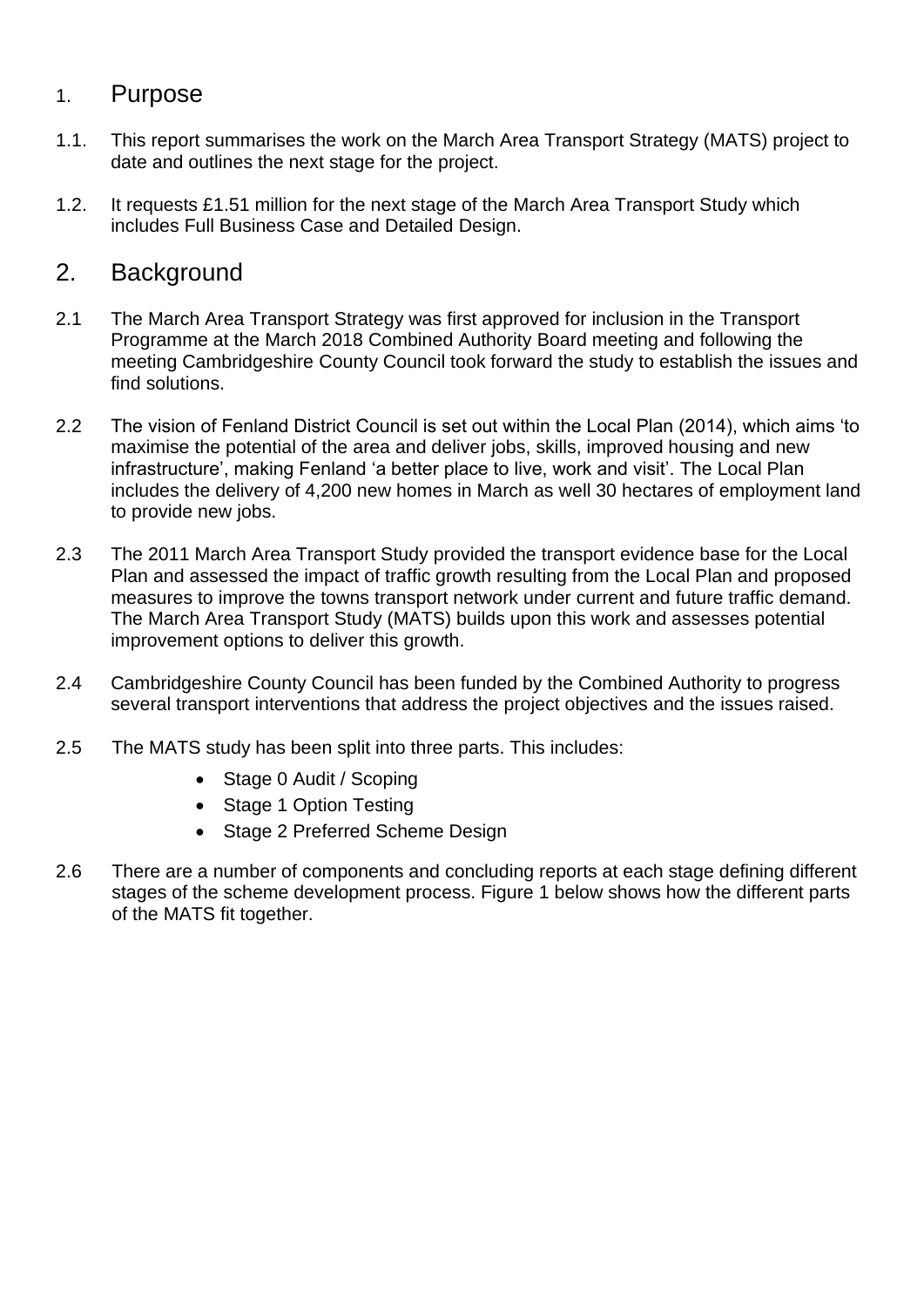

### **Figure 1: MATS Components**

#### **Outline Business Case**

- 2.7 The MATS Outline Business Case (OBC) has now been completed as part of the commitment of Stage 2. This built upon the Strategic Outline Business Case (SOBC) submitted in October 2020 that was completed as part of Stage 1.
- 2.8 The OBC includes a package of schemes including:
	- A141 / Twenty Foot Road Traffic Signals
	- A141 / Peas Hill Roundabout (60m ICD) and Hostmoor Avenue Roundabout
	- High Street / St Peter's Road Traffic Signal Improvements
	- Broad Street / Dartford Road / Station Road Mini Roundabout with Broad Street one lane in each direction
	- Development of a Northern Industrial Link Road (NILR)
- 2.10 It is important to note that the OBC considers the above schemes as a package. The schemes have been considered as a package because their overall joint benefits meet the objectives of the study including:
	- The regeneration of March Town Centre
	- Addressing existing traffic congestion and safety issues
	- Facilitate housing and employment growth
	- Improve local environmental conditions
- 2.11 Four of the schemes reported in the OBC have been completed to preliminary design stage. Preliminary design for the Northern Link Road continues due to protracted negotiations over the past year with Network Rail over access to their land to complete required surveys.
- 2.12 The Strategic Case of the OBC demonstrates how the recommended package of MATS Improvement Schemes fits with wider public policy objectives and provides the case (or need) for change. The recommended package of MATS Improvement Schemes strongly aligns with the vision and objectives of national, regional, and local bodies, including the DfT, the Cambridgeshire and Peterborough Combined Authority (CPCA), Fenland District Council (FDC), and March Town Council (MTC). The need for change is being driven internally, by local growth aspirations and support from local authority bodies, and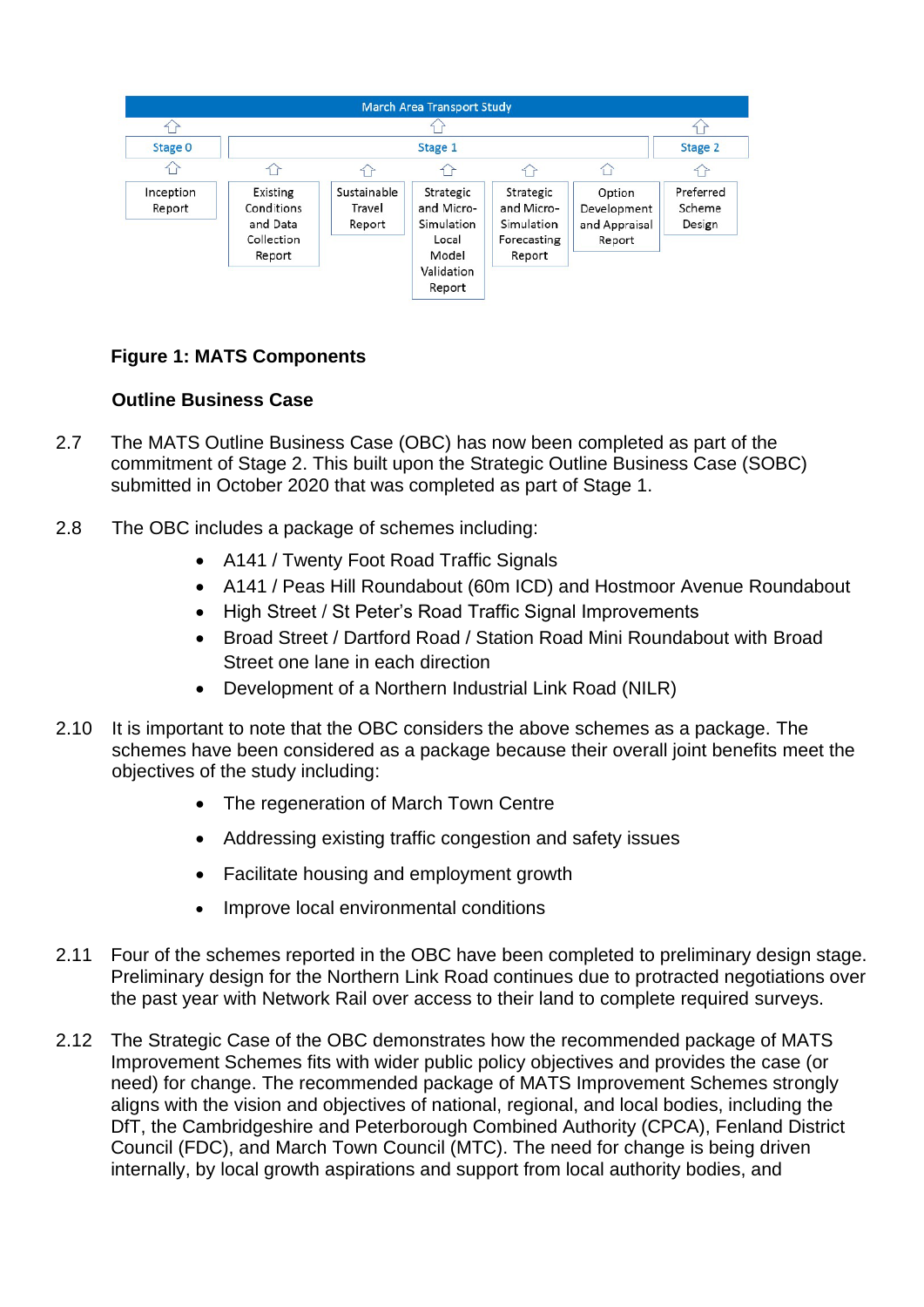externally, by the requirement to redesign Broad Street to facilitate regeneration funded by the Future High Street Fund (FHSF).

- 2.13 The Economic Case of the OBC demonstrates that the March package offers high value for money with a central growth scenario benefit to cost ratio (BCR) of 2.898. Under low growth assumptions the BCR is 1.598, while high growth assumptions increase the BCR to 4.631. Note that the impacts of Covid-19 and Brexit have not been assessed at this stage in the absence of any guidance from the Department for Transport (DfT). This would be considered during the next stage of the study when guidance is forthcoming.
- 2.14 The Financial Case of the OBC demonstrates that the recommended package of schemes is value for money. The scheme costs used in the assessment include base investment cost, risk adjusted base cost, inflated risk adjusted cost (outturn cost), and inflated risk adjusted cost including whole life costs in line with guidance. For the March improvement schemes, the inflated risk adjusted cost including whole life costs over the 60-year assessment period, is £30m and the outturn cost required to deliver it is £29m. Potential funding sources identified for the schemes include the Transforming Cities Fund, the Levelling Up Fund, the CPCA Single Investment Fund and Section 106 developer contributions and this will be explored further during the next stage of the study.
- 2.15 The Commercial Case of the OBC demonstrates that the package of schemes has commercially viable Routes to procurement available including the Eastern Highways Alliance Framework 3 and Standalone – 'Find a Tender' service; the existing Cambridgeshire Highways Services Contract; and the Cambridgeshire and Peterborough Joint Professional Services Framework. The preferred procurement strategy and sourcing options will be developed during the next stage of the project.
- 2.16 The Management Case demonstrates that the package of schemes is deliverable. The assurance and approvals plan in the OBC states that the CPCA will manage the MATS in accordance with its existing assurance and approvals processes, as detailed in the CPCA Assurance Framework and Ten Point Guide. As part of the CPCA Assurance Framework process, an Independent Technical Evaluation (ITE) of each business case will be undertaken at each stage of the project. As part of the risk management strategy, Project and Construction Risk Registers have been prepared for the study.
- 2.17 In terms of engagement to date, regular Members' Steering Group (MSG) meetings have been held throughout the development of the MATS. An online MATS consultation event was held between May 2020 and June 2020, and a public consultation exercise regarding the March Future High Street Fund proposals ran in May 2020. Further consultation on the MATS schemes is proposed during the next stage of the study.
- 2.18 The overall conclusion of the OBC is that there is a compelling case to progress the recommended package of MATS improvement schemes to detailed design and an FBC. The schemes proposed as part of the improvement measures meet the objectives identified, and the benefits clearly outweigh the costs and offer high value for money. Steers have undertaken an independent review of the OBC and have signed off the study as per the CPCA assurance process.
- 2.19 Furthermore, the Broad Street highway improvement scheme is closely aligned with a pedestrianisation for Broad Street that is being delivered as part of successful Future High Street Fund (FHSF) bid. The Broad Street FHSF scheme is currently at concept design stage, but work is progressing following approval at the September 2021 CPCA Board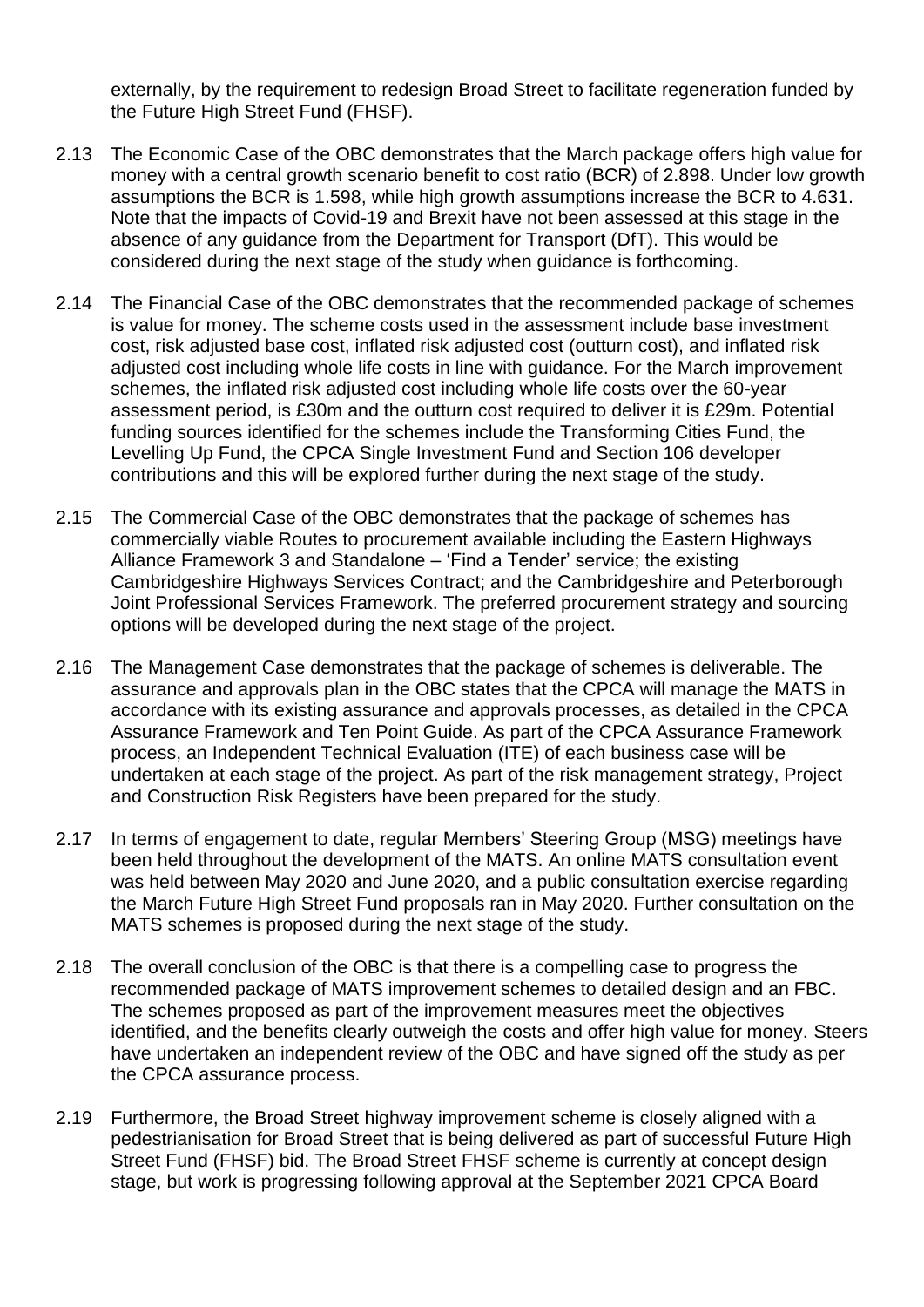which approved £180,000 in order to meet the challenging timescales for completing construction by April 2024. The MATS Broad Street scheme is inextricably linked to the FHSF Broad Street scheme, so construction of the two schemes needs to happen simultaneously.

- 2.20 The package of minor schemes approved for delivery at the September 2020 H&T committee included nine schemes including:
	- QW1A Station Road
	- QW2 Upwell Road/Cavalry Drive
	- QW11-13 March-wide Walking/Cycling Strategy document production
	- QW15 St Peter's Road
	- QW16 March-wide HGC Signage
	- QW20 Traffic signals on B1101
	- QW21 and QW22 Norwood Ave footway and traffic calming (respectively)
	- QW23 Hundred Road
	- QW11-13 March-wide Walking/Cycling strategy scheme sifting
- 2.21 Of these schemes seven have been completed with the remaining two, QW2 Upwell Road/Cavalry Drive speed reduction measures and QW22 Norwood Rd traffic calming earmarked for completion by February 2022.
- 2.22 Furthermore, the Pedestrian and Walking Strategy document that was produced in May 2020 is now being assessed to determine which of the 91 interventions identified by the strategy can be progressed through to preliminary design. This work is due to be completed in January 2022 and will result in a set of preliminary designs for sifted schemes.

### 3. Financial Implications

- 3.1 At the September 2021 CPCA Board it was approved that £180,000 from the savings from the current stage of the project could be utilised to start the next stage of the MATS study of detailed design for Broad Street only so to facilitate the progression of the FHSF and meet the tight deadline of April 2024.
- 3.2 As per the recommendations, the request is to drawdown £1.51 million for the next stage of the March Area Transport Study which includes Full Business Case and Detailed design.
- 3.3 Within the January 2020 Medium-Term Financial Plan (MTFP) there is £4.6m available for (£3.2m in 20/21 and £1.5m in 21/22) subject to approval from the Combined Authority Board. Previously £2.63m as approved for use - £1m for OBC and Preliminary Design and £1.63m for the Quick Wins.
- 3.4 Of the £1m approved for OBC and Preliminary Design there were savings of £250,000. £180,000 of this has been approved to start work on the Broad Street detailed design.